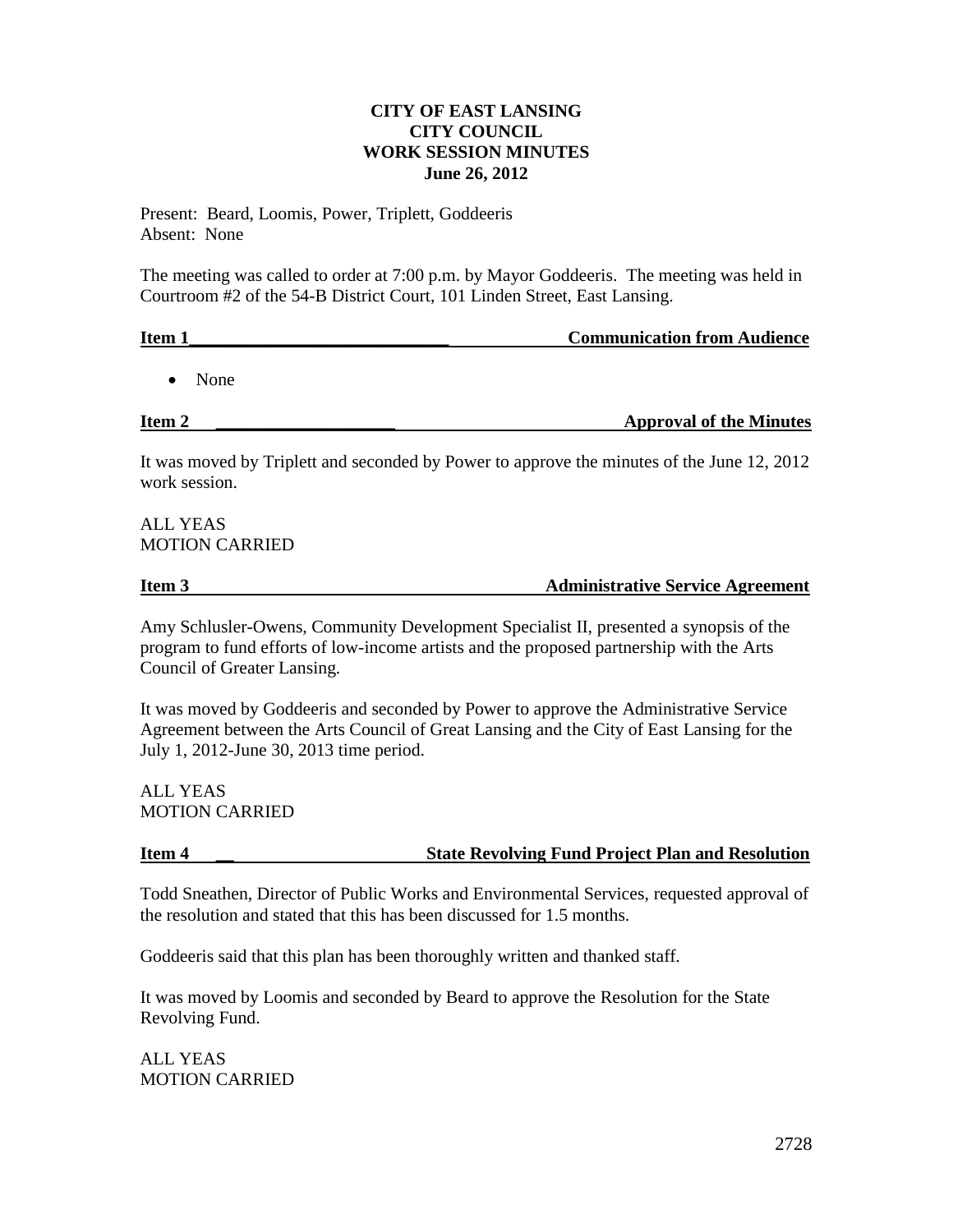Todd Sneathen, Director of Public Works and Environmental Services, said that the Transportation Commission wanted this item in front of Council because of Council's upcoming intergovernmental meeting with members of the School Board. Sneathen said that moving this plan forward could help obtain grant funding.

Power said that an enormous amount of work has gone into this plan. Power said he wanted to move it to the School Board with Council's support.

Beard said that parents and others have spent time gathering data. Beard said that he and Power agreed to encourage adding this item to the intergovernmental committee agenda.

Goddeeris asked if Council was being asked to support the Action Plan. Sneathen affirmed that it is support of the Action Plan that is being sought.

Beard said he is more comfortable with keeping this item on the table for discussion. Beard said he wanted see what is workable and was unsure that taking a vote is the best way to start the discussion with the School Board

Power said he agreed with Beard.

| Item 6 | <b>Policy Resolution 2012-2 – Concessionaire Licenses</b> |  |
|--------|-----------------------------------------------------------|--|
|        |                                                           |  |

Lori Mullins, Community and Economic Development Administrator, said there may be a revised version of the policy at the next meeting. Mullins acknowledged letters of opposition citing competition and litter, and answered questions about license fee structure. Mullins said that the proposed policy will go back to the DDA (Downtown Development Authority) for a recommendation and will be on Council's July 10, 2012 agenda.

Goddeeris said she would like to know if there is an extra burden of trash.

Loomis said that exposure to the elements may discourage vendors.

| Item 7 |  |  |  |  |  |
|--------|--|--|--|--|--|
|--------|--|--|--|--|--|

#### **Amendments to the FY 2012 Budget**

Mary Haskell, Director of Finance, said that according to the Uniform Budget Act of Michigan the City is not authorized to spend any money that has not been appropriated by City Council. Haskell said that her job is to budget for the year-end and that we have to take cautionary measures for compliance purposes. Haskell said that projecting end of year is complicated with all of the changes and retirements. Haskell discussed proposed amendments to each of the City's funds and answered questions.

Haskell also discussed the OPEB (Other Post-Employment Benefits) transfer including the pay as you go and pre-funded components.

It was moved by Beard and seconded by Loomis to approve the amendments to the FY 2012 Budget for the General Fund, Major Streets Fund, Parks & Recreation Fund, Prime Time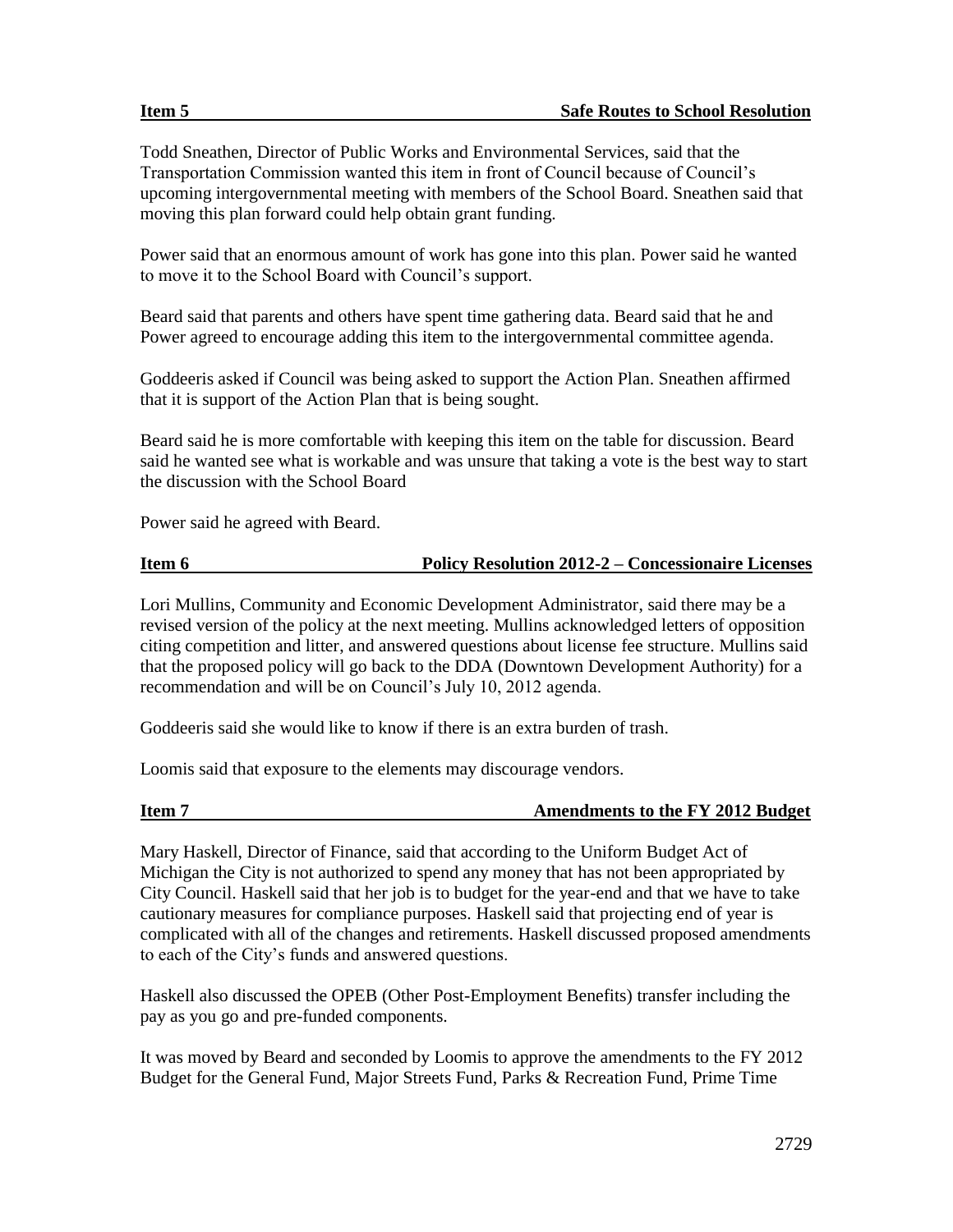Seniors Fund, Drug Forfeiture Fund, Library Fund, Capital Improvements Fund and Capital Improvements-Parks Fund in the amount of \$1,424,765.

ALL YEAS MOTION CARRIED

It was moved by Triplett and seconded by Power to authorize the City Manager in consultation with the Finance Director to transfer by June 30, 2012, an amount to be determined by the City Manager, but not to exceed \$1,425,783 from the Self Insurance Fund to the Retiree Health Care Trust at MERS (Municipal Employees' Retirement System).

ALL YEAS MOTION CARRIED

**Item 8 Renewal of City's Excess Liability Premiums**

It was moved by Loomis and seconded by Power to approve the renewal of the City's general, property and excess liability insurance premiums for the period beginning July 1, 2012 and to authorize the City Manager to bind coverage.

ALL YEAS MOTION CARRIED

#### **Item 9 Policy Resolution 2012-4 – Parks and Recreation Revenues**

Mary Haskell, Director of Finance, said that according to GASB-54 (Governmental Accounting Standards Board) the resolution will stay in effect until Council rescinds it. Haskell said that the separate resolution allows us to report Parks & Recreation funds separately and that the stand alone status allows for rescission if Council should decide to do so.

It was moved by Triplett and seconded by Power to approve Policy Resolution 2012-4; a Resolution regarding the commitment of Parks and Recreation revenues as included in Council's packet.

ALL YEAS MOTION CARRIED

### **CITY OF EAST LANSING**

### **POLICY RESOLUTION 2012-4**

### COMMITMENT OF PARKS AND RECREATION FUND REVENUES

WHEREAS, The Government Accounting Standards Board (GASB) has issued Statement No. 54, establishing a hierarchy clarifying the constraints that govern how a government entity can use amounts reported as fund balance; and,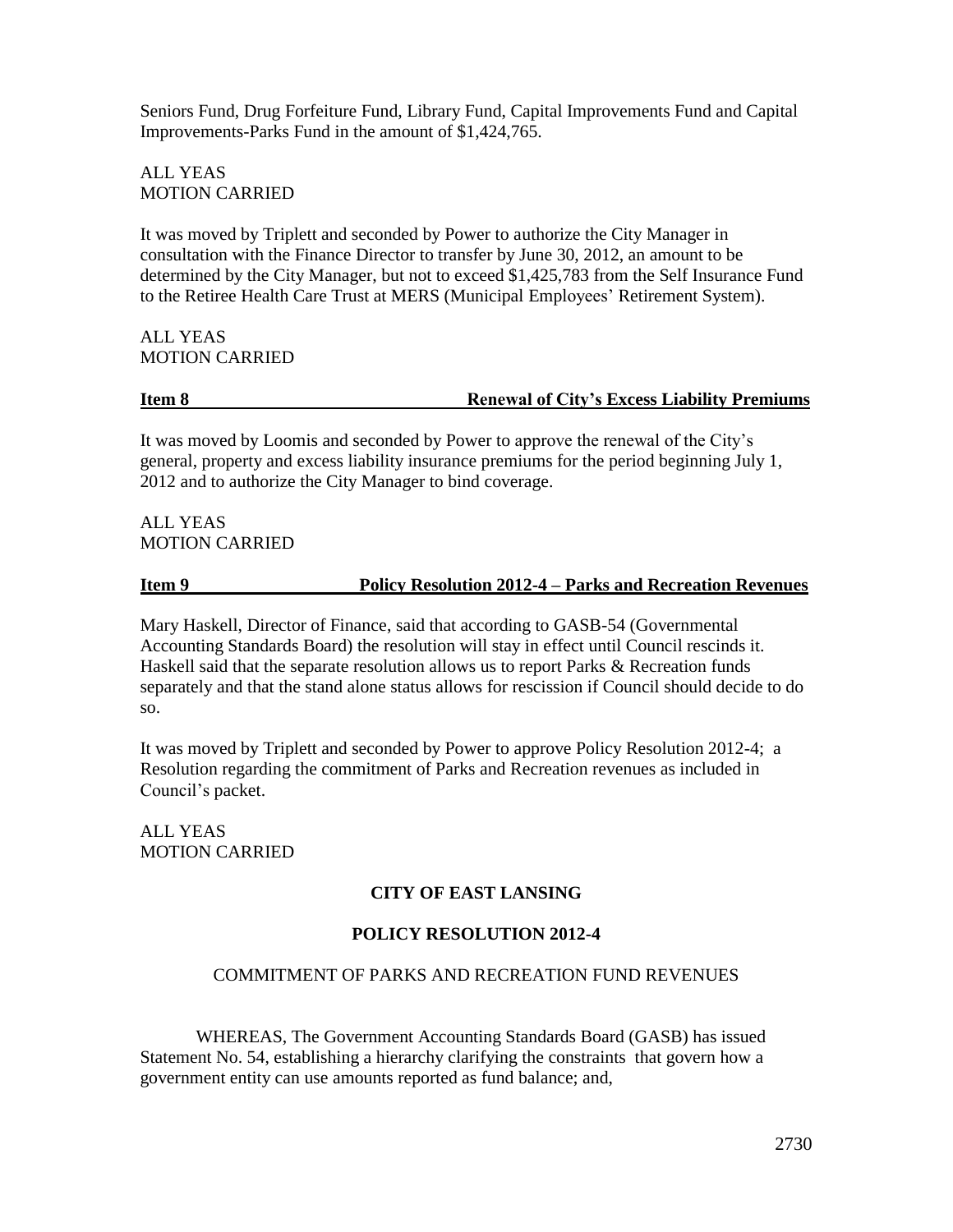WHEREAS, the City Council is the highest level of decision-making authority, and has the authority to commit fund balance classifications and identify the intended uses of committed funds; and,

WHEREAS, once the committed funds constraints are imposed, it requires the constraint to be removed by the City Council prior to redirecting the funds for other purposes; and,

WHEREAS, the Parks and Recreation Fund charges various program fees, admission fees, rental fees, daily passes and other charges to users of its programs and services, and,

WHEREAS, it is the desire of City Council that all such fees be used to support the costs of the parks and recreation programs and services;

NOW, THEREFORE, BE IT RESOLVED that all charges for services received into the Parks and Recreation Fund shall be committed to be used solely to support the costs of Parks and Recreation Fund programs and services and this commitment shall remain in effect until superseded by future action of the City Council.

BE IT FURTHER RESOLVED that I hereby certify that the foregoing is a true and complete copy of a resolution duly adopted by the City Council of the City of East Lansing, Counties of Ingham and Clinton, State of Michigan, at a work session meeting held on  $26<sup>th</sup>$  day, June 2012 at 7:00'clock p.m., prevailing Eastern Time, and that said meeting was conducted and public notice of said meeting was given pursuant to and in full compliance with the Open Meetings Act, being Act 267, Public Acts of Michigan, 1976, and that the minutes of said meeting were kept and will be or have been made available as required by said Act 267.If the above meeting was a Special meeting, I further certify that notice of said Special meeting was given to each member of the Council in accordance with the rules of procedure of the Council.

### **Item 10 Infinity Companies LLC – Site Plan and Special Use Permit**

George Lahanas, City Manager, said that this item was on the agenda at the request of Councilmember Loomis who requested the opportunity to ask questions of staff about management of construction oversight of the St. Anne project.

Howard Asch, Director of Code Enforcement and Neighborhood Conservation, outlined the inspection process. Asch said that the City uses a special inspection process for large projects.

Councilmember Power said that he wants a step-by-step process with check off sheets, as well as minutes from staff meetings when inspectors communicate with one another about projects.

Asch detailed the permit and plan review process associated with the project and answered questions from Council regarding how the project had proceeded.

Tim Dempsey, Planning and Community Development Director answered questions about how Planning and Code departments communicate regarding projects, site plan and Special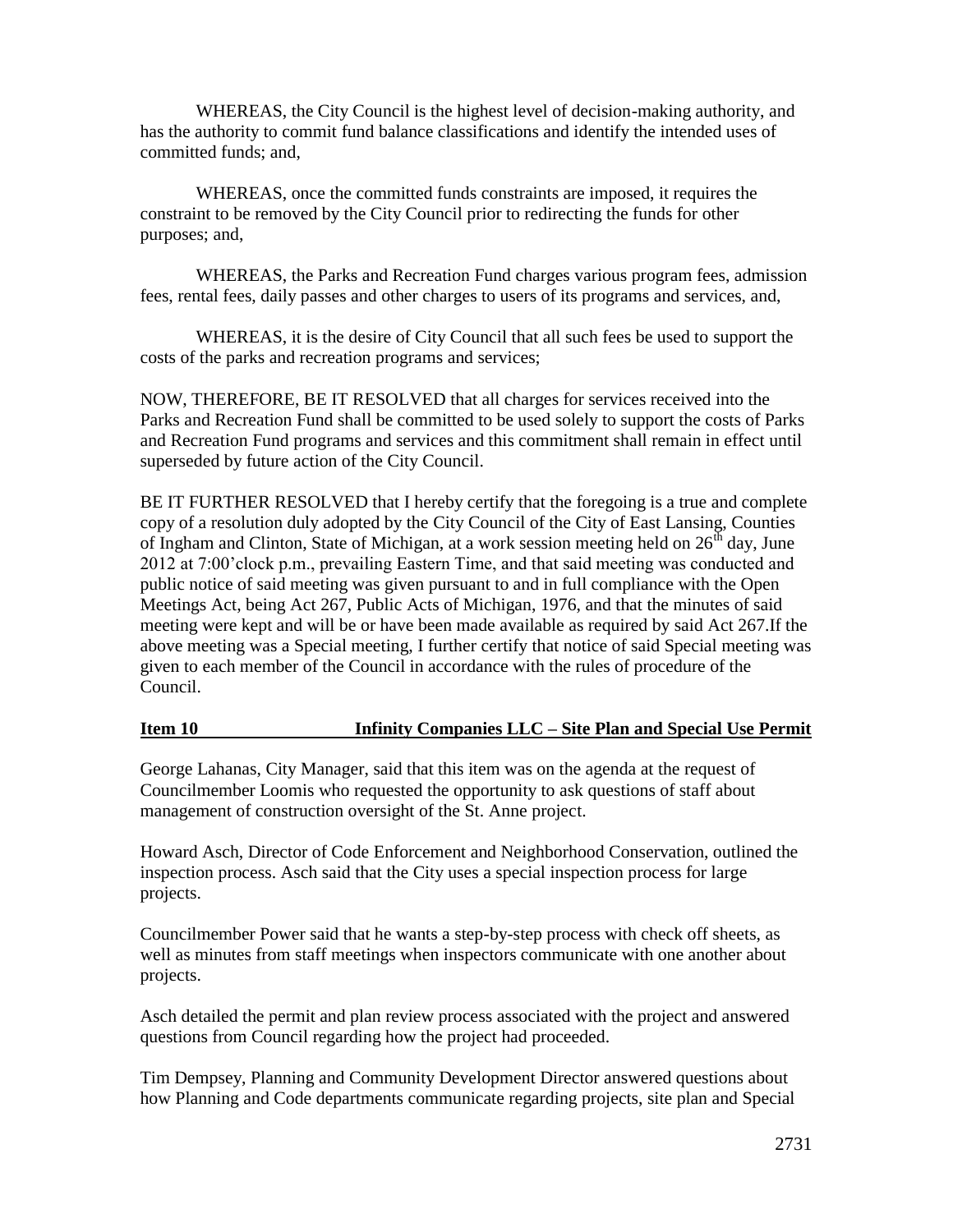Use Permit processes. Dempsey said that he is working on a system to make sure that miscommunication does not happen again.

Loomis said he is concerned about the process that was followed along with the structural integrity of the building. He said he wants to see engineer drawings and opinions. Loomis requested that Asch send a memo to Council with salient events and points as to why Asch thinks the building has structural integrity.

Power wants a log to show how often inspectors are on site.

Asch said that the role of inspector is not to watch work being done but to check that it has been done properly. Asch said that in the future, steel permits will be issued separately.

Triplett said that the City went beyond reasonable accommodation and that we have to have confidence that the process of diligence is working to ensure safety.

Goddeeris said that Council needs over-assurance for themselves and the community that this structure will not be defective, and that she wants more information and that it will be on Council agenda for further discussion.

Loomis said he does not want to reward the developer for not following the rules.

Dempsey said that he will provide a status update.

Beard asked if there was knowing and willful action.

Lahanas said that he hears the level of concern and that he shares it. Lahanas said that improvements to the process will be made.

Jeffrey Hank, Division Street, spoke regarding City Center II and the St. Anne Project

### **Item 11 Cable, Internet and Technology Commission Dissolution**

George Lahanas, City Manager, said that Cable, Internet and Technology Commission dissolution came up during budget discussions. Lahanas said that part of our cost savings is to use Internet Technology employees for court IT support. Lahanas noted that the budget issue, as well as the impact of Public Act 480 of 2006, impacts the purpose of the Commission.

Triplett said that dissolution should not detract from the work of the commission members. Triplett stated that PA 480 took cable regulation out of their hands and that dissolution is responsible given budget concerns.

Lahanas said that he had communicated to members of the Commission the value of their service.

Beard said that the narrow focus of the Commission is public access but the ability to influence certain things is no longer there. Beard said the members of the Commission had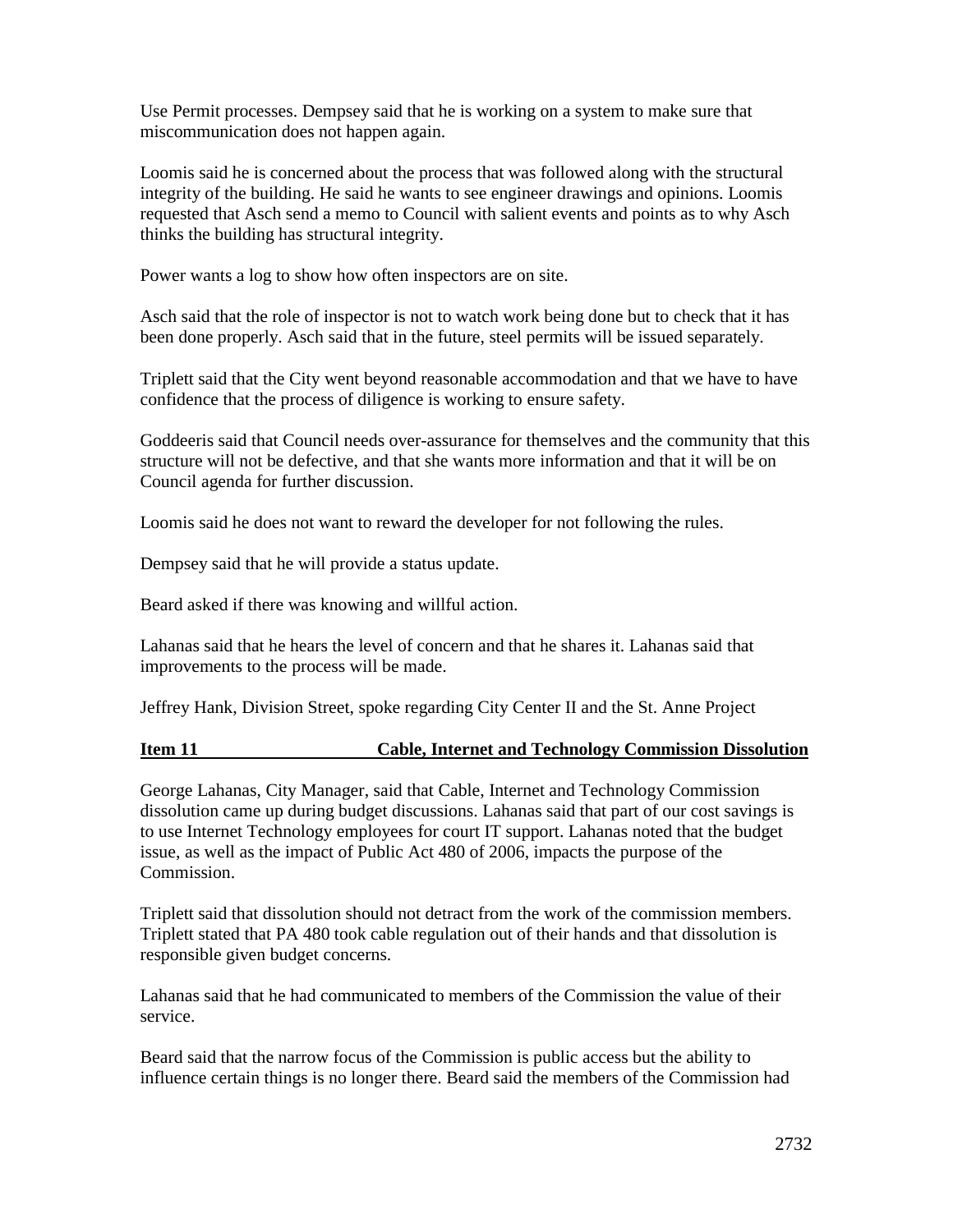contributed tremendously but duties have changed dramatically with new legislation and the Commission is no longer feasible.

Goddeeris said that the ordinance for dissolution will be on Council's July 10, 2012 meeting agenda.

## **Item 12 Street Closure for 900 block of Audubon Road**

It was moved by Loomis and seconded by Beard to approve a street closure for the 900 block of Audubon Road between Northlawn and Saginaw Street on Tuesday, July 24, 2012, from 5:00 p.m. to 8:00 p.m. for a neighborhood picnic.

ALL YEAS MOTION CARRIED

# **Item 13 Re-appointments to the Downtown Development Authority**

It was moved by Beard and seconded by Triplett to approve correction on the reappointments of the following commissioners to the Downtown Development Authority for a full term beginning July 1, 2012 and ending July 30, 2016, as opposed to 2015 as was stated during the last meeting, for:

- **•** Eric Rosekrans
- Bill Mansfield
- David Krause
- Gretchen Neisler

ALL YEAS MOTION CARRIED

### **Item 14 Re-appointment of Jacob Horner to HHP**

It was moved by Triplett and seconded by Power to approve the re-appointment of Jacob Horner to the Hometown Housing Partnership, Inc. for a full term beginning July 1, 2012 and ending June 30, 2015.

ALL YEAS MOTION CARRIED

### **Item 15 Orchard Street Pumphouse Ice Cream Social Request**

It was moved by Beard and seconded by Power to approve a street closure request for Chittenden Drive and Linden Street, between Orchard and Kedzie Streets on July 11, 2012, from 5:00 pm. to 8:00 p.m. for their annual Ice Cream Social. Rain date scheduled for July 12, 2012.

ALL YEAS MOTION CARRIED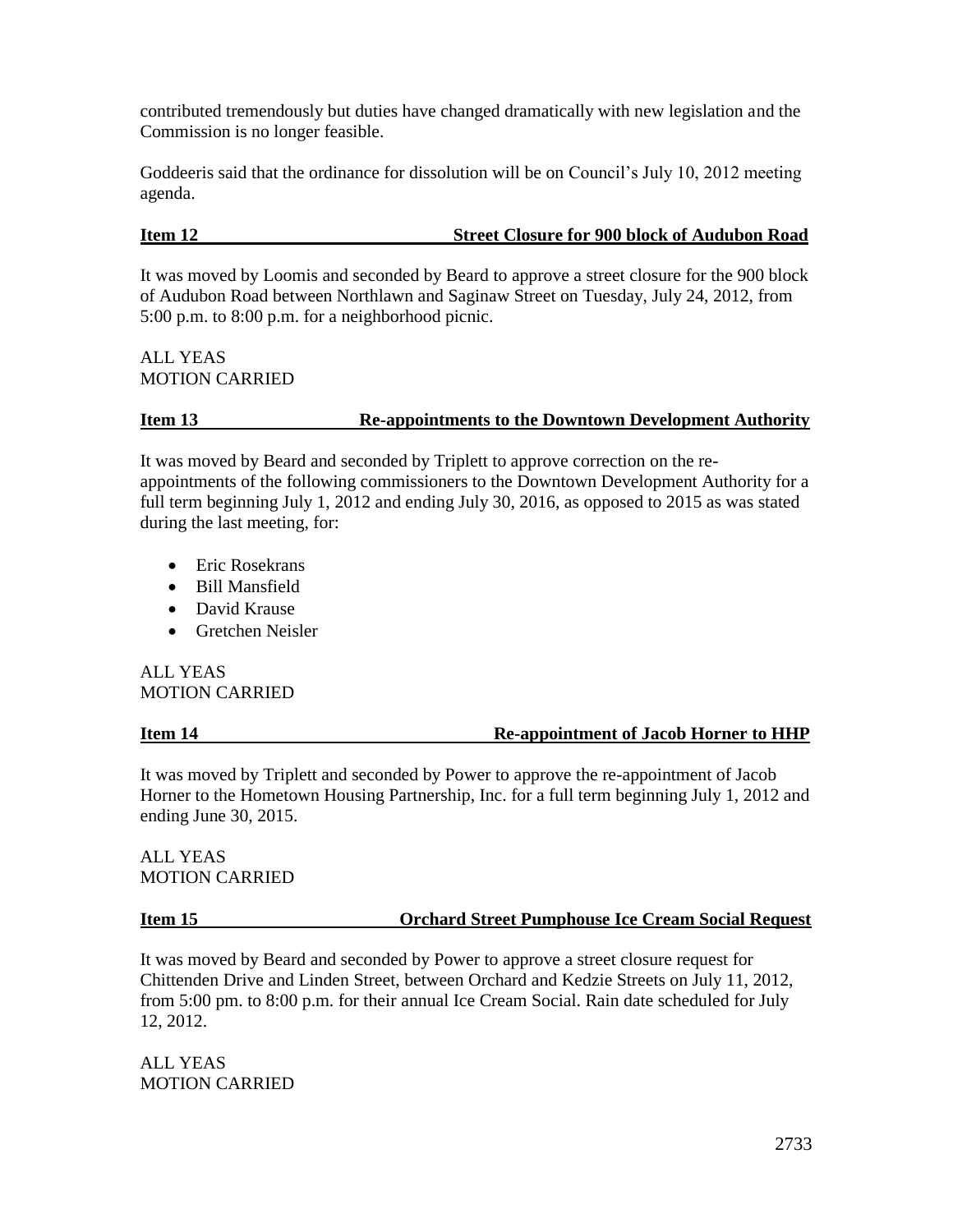Councilmember Power:

 Expressed concern about the "brain drain" associated with recent retirements and whether action of the legislature regarding pension and health care is impacting this.

Councilmember Loomis:

 Provided a reminder that he will not be in attendance during Council's next meeting on July 10, 2012.

Councilmember Beard:

• No Report

Mayor Pro Tem Triplett:

 Gave kudos to staff, volunteers and sponsors involved with the Summer Solstice Jazz Festival.

Mayor Goddeeris:

 Said that the Housing Commission presented to the Council of Neighborhood Presidents for feedback a draft ordinance to address concern in community on behalf of people who are unable to sell their homes. Goddeeris said that the Housing Commission has come up with some ideas and that an ordinance would be coming to Council by the end of the summer or early fall.

**Item 17** City Manager Report

City Manager George Lahanas:

- Lahanas said that tonight was the last night that the City of East Lansing would be providing dispatch for police and fire because of its transfer to the County. Lahanas said that he and Chief Liebler had had the opportunity to thank dispatchers for their work and that East Lansing had been very well served by the dispatchers.
- Lahanas requested an Executive Session to discuss pending litigation.

**Item 18** Adjournment

It was moved by Triplett and seconded by Power to adjourn to Executive session for the purpose of discussing pending litigation concerning Gallagher, et. al.

Roll Call: YEAS – Beard, Loomis, Power, Triplett, Goddeeris NAYS – None MOTION CARRIED

Council adjourned to Executive session at 9:28 p.m.

Council returned to work session at 9:55 p.m.